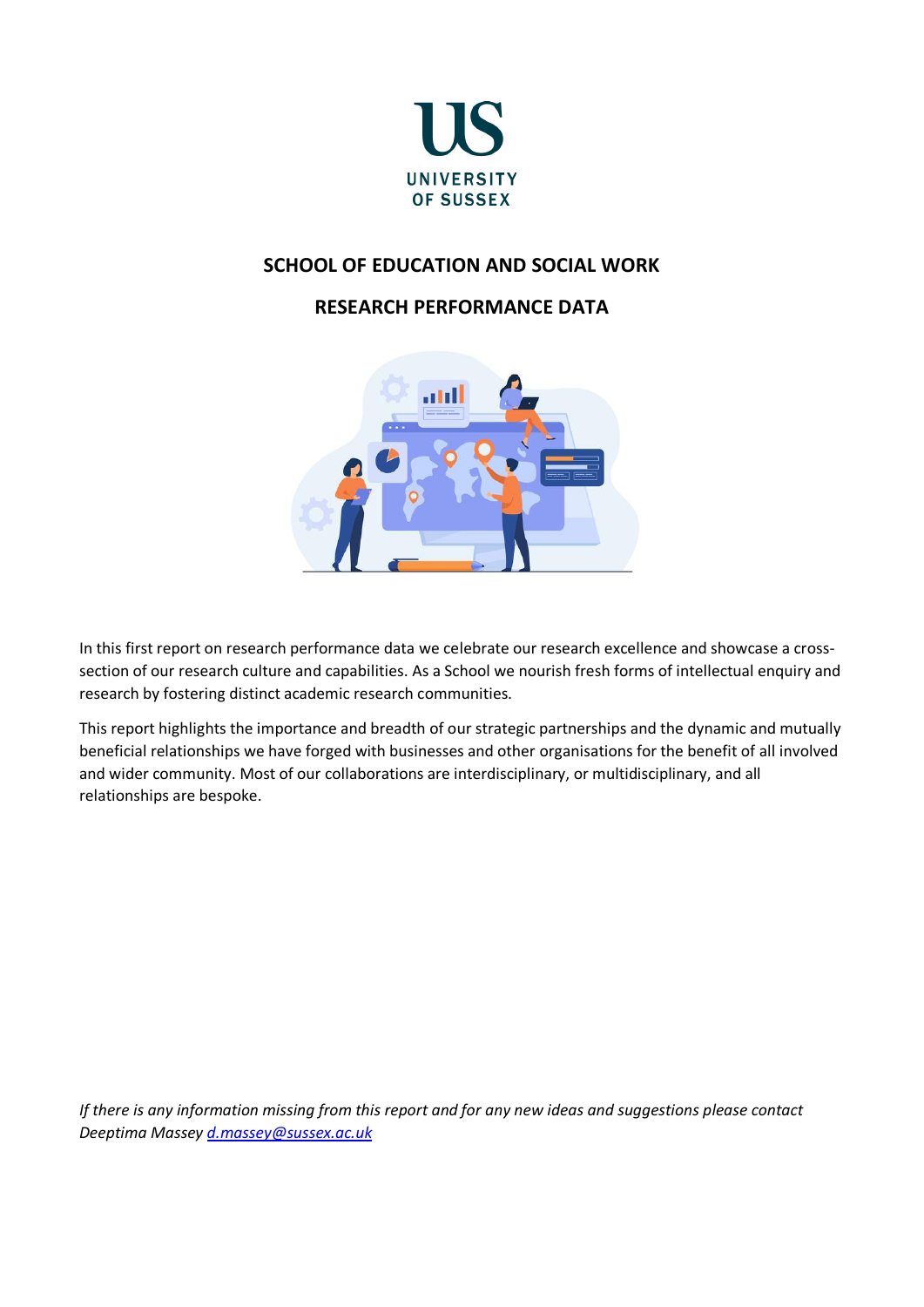#### **STAFF**

**We are on a journey** and continuing to attract world-leading researchers from around the globe who are ready for change, eager for challenges and keen to take leadership in their research domains. We have made 15 new 'teaching and research' appointments in the last eight years. These appointments underpin vitality, sustainability and interdisciplinary expertise in our research centres and our core research and teaching areas enabling succession and research leadership. Our research staff strength is also growing and we continue to promote talented and research-active staff to maintain critical mass in both departments.



#### **RESEARCH FUNDING**



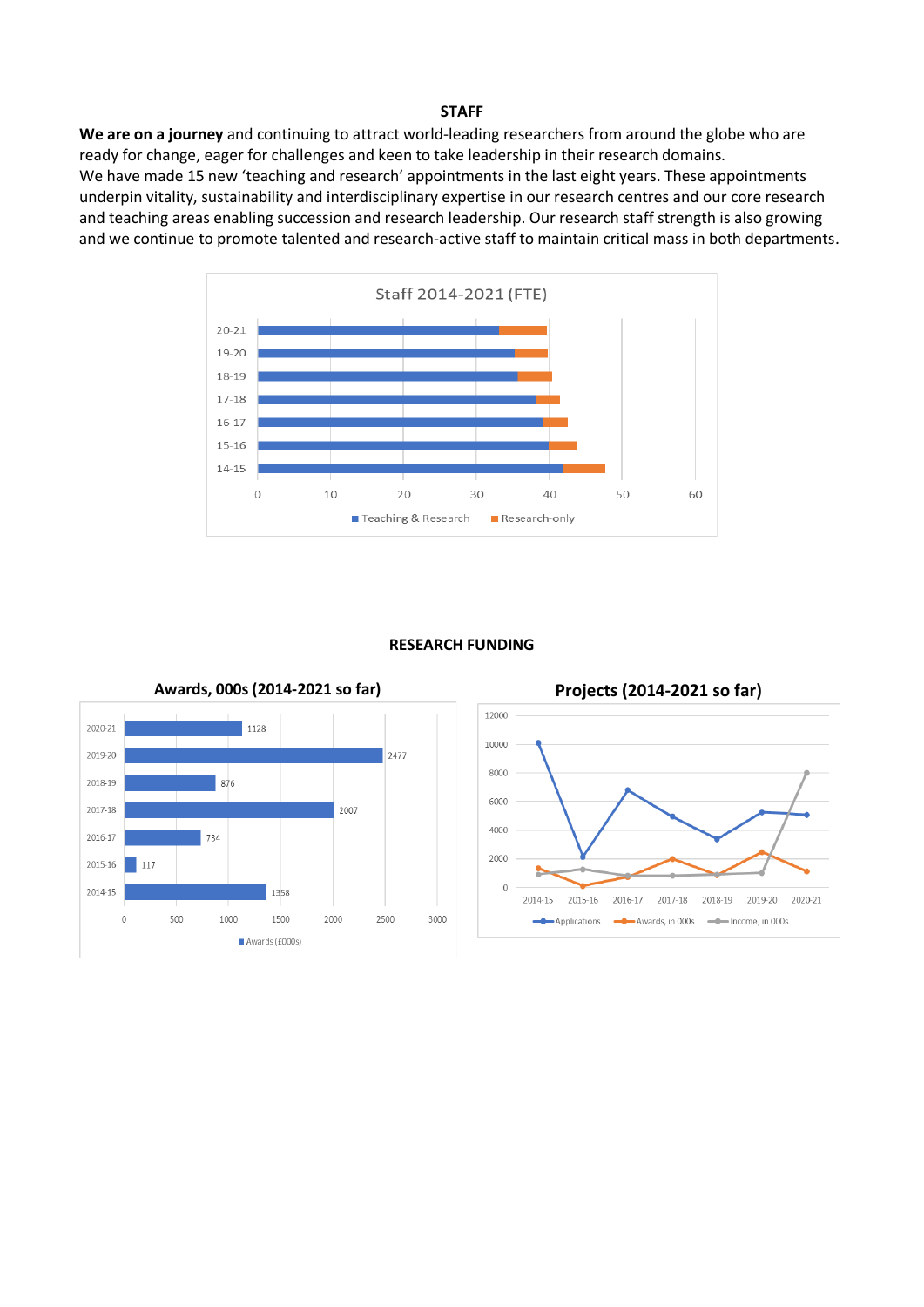We continue to diversify the portfolio of funders and exploit opportunities for large grants. This has resulted in a significant increase in research awards and income as we have been able to secure research funding from new sources. Increased income has improved our international visibility demonstrated by increased international collaborations.



Our international reach and engagement are a source of strength with a majority of our international collaborative partners in other EU member states, Africa, and Asia with whom we have established sustainable and rewarding links.

**Almost 40% of our 67 live projects are currently in collaboration with international research partners**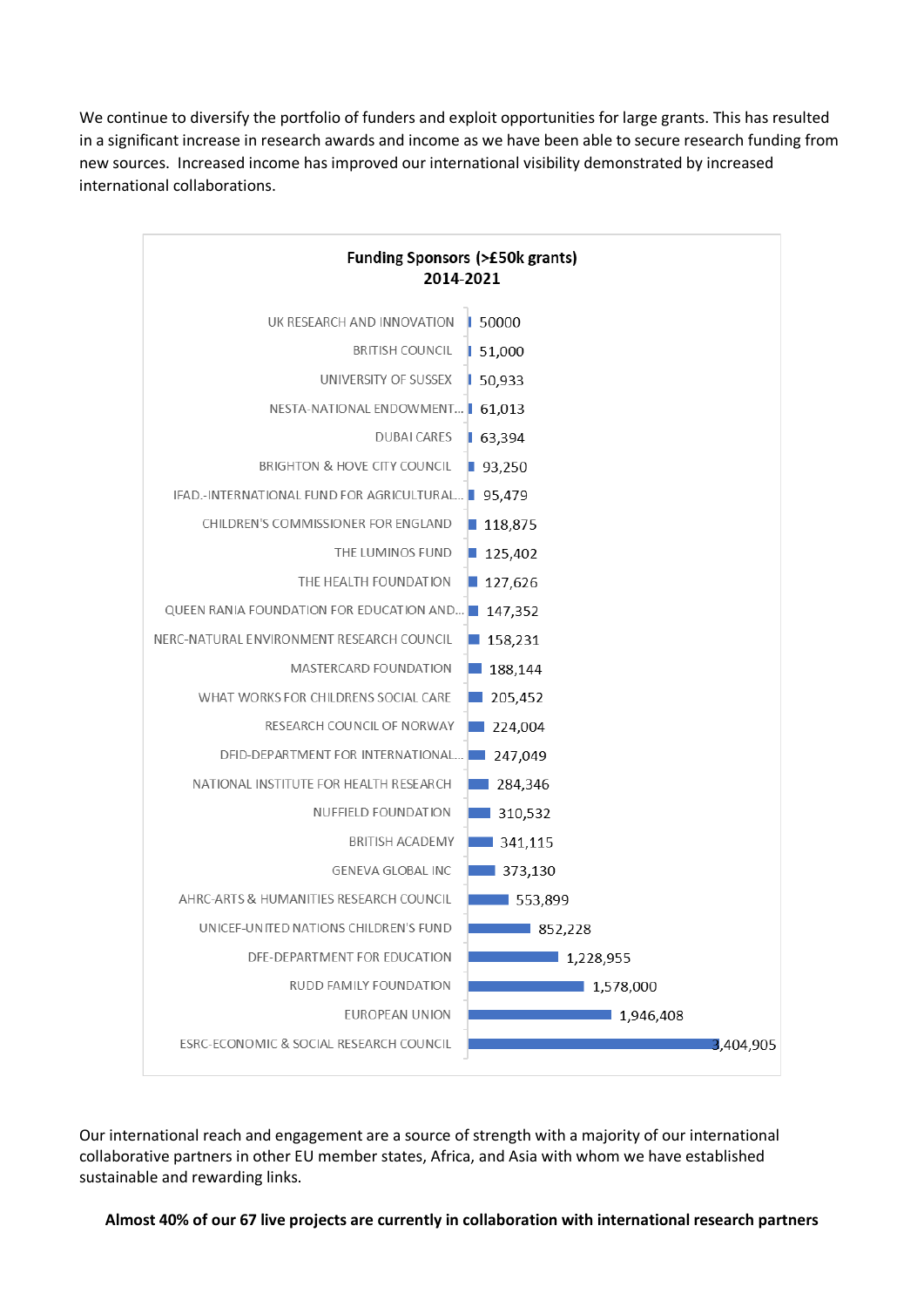## **Who is talking about our research?**

We make sure the right people are seeing our research. Most of our publications are promoted online to both specialist and non-specialist audience.

All our outputs have a unique identifier available through our digital repository, therefore we can track and report attention to our work from various sources including mainstream news outlets, policy documents and social media via Altmetric. We then use Altmetric data to benchmark against other research in our field/discipline allowing us to see where the work of our peers is gaining traction to then inform best-practice strategies for future outreach and engagement activities. We also use this data to demonstrate the influence of our work to funders and evaluation committees.

| $\mathbf{y}$ fin |
|------------------|
|------------------|

#### **INSIGHTS INTO ONLINE ATTENTION**

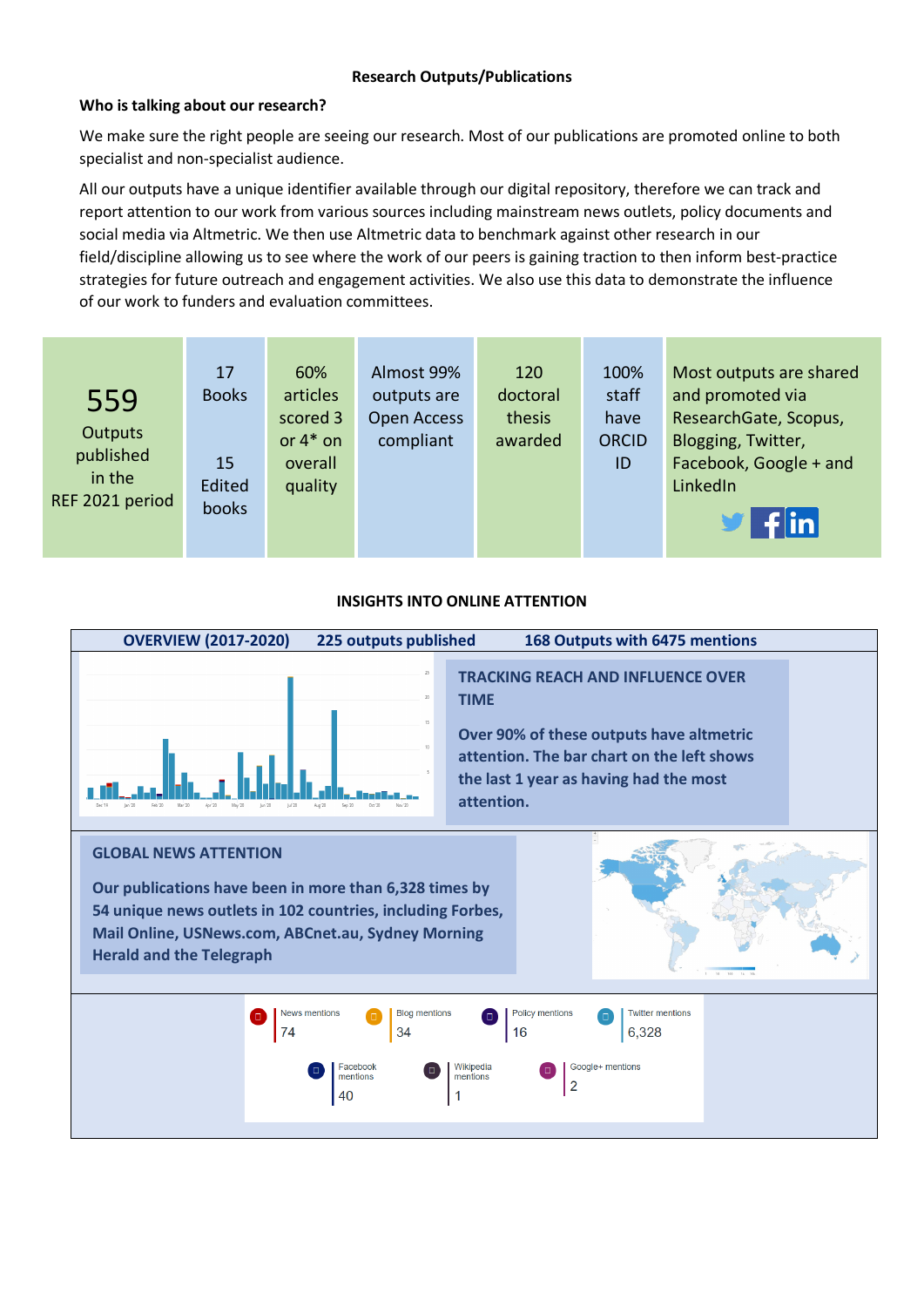#### **DOCTORAL RESEARCHERS**

#### **PGRs BY ACADEMIC YEAR (2014-2021)**



The School has been proud to welcome Doctoral researchers from across the globe. Consistent with our research specialisms, and with a wide range of PhD pathways, the School has welcomed overseas students on several prestigious scholarships from international funding bodies such as Conicyt Chile, Saudi Arabian Cultural Bureau, Ministry of Education Malaysia and Commonwealth Scholarship Commission.

#### Malaysia Romania sıa Serbia Zimbabw Slovakia Saudi Arabia Iran<br>Bangladesh Ital pan bourg Cyprus uxem Kenya Oman China South Africa Pakistan .<br>Germany Zambia<br>Colombia Poland Malawi el ď Tanzania Venezuela Mexico

Having received a transformative, high quality education and learning experience our doctoral researchers find a wide range of career paths open to them embracing opportunities and challenges, making meaningful contributions to academia and beyond in other sectors**.** 

| <b>Career pathways and destinations</b> |                                                                                                                                                                                                                                                             |                                                                                                                                                                                                                                                                                                                                                                                                                 |                                                                                                                                                                                                                                 |                                                                                                                                                                                    |  |
|-----------------------------------------|-------------------------------------------------------------------------------------------------------------------------------------------------------------------------------------------------------------------------------------------------------------|-----------------------------------------------------------------------------------------------------------------------------------------------------------------------------------------------------------------------------------------------------------------------------------------------------------------------------------------------------------------------------------------------------------------|---------------------------------------------------------------------------------------------------------------------------------------------------------------------------------------------------------------------------------|------------------------------------------------------------------------------------------------------------------------------------------------------------------------------------|--|
| <b>Academic posts (UK)</b>              |                                                                                                                                                                                                                                                             | Academic posts (Overseas)                                                                                                                                                                                                                                                                                                                                                                                       | <b>International</b><br>organisations                                                                                                                                                                                           | Other independent research<br>organisations or national<br>government (UK)                                                                                                         |  |
| ٠<br>٠                                  | Anglia Ruskin<br>University<br>Birmingham<br><b>Brighton</b><br><b>Brunel</b><br>Cambridge<br>Chichester<br>East Anglia<br>Kent<br>Manchester<br>Metropolitan<br>Northampton<br><b>Open University</b><br>Portsmouth<br><b>University College</b><br>London | Alberto Hurtado<br>٠<br>University, Chile<br>Harvard, Massachusetts<br>University of Winneba,<br>٠<br>Ghana<br>University of Dar es<br>п<br>Salaam, Tanzania<br>University of Delhi, India<br>п<br>University of West Attica,<br>п<br>Athens, Greece<br>University of Cape Coast,<br>п<br>Ghana<br>Malmö University,<br>٠<br>Sweden<br>Windesheim University of<br>٠<br>Applied Sciences,<br><b>Netherlands</b> | UNICEF<br>■ World Bank<br>■ Omani Higher<br>Education<br>■ Tanzania Higher<br><b>Education Commission</b><br>■ Curriculum<br>department, Ministry<br>of Malaysia<br>Groupswerk In School<br>Situaties; Kracht In<br>Diversiteit | <b>NatCen</b><br>п<br>5Rights<br>п<br><b>Brook charities</b><br><b>Tavistock and Portman</b><br>п<br><b>NHS Trust</b><br>Ministry of Defence<br>в<br>Lewisham Council<br>CoramBAAF |  |

**Sample Job Titles:** Consultant, Education Specialist, Senior Institutional Development Specialist, Malaysian Government Curriculum officer, Head teacher, Senior lecturer, Programme manager

#### **GLOBAL CATCHMENT OF PGRs**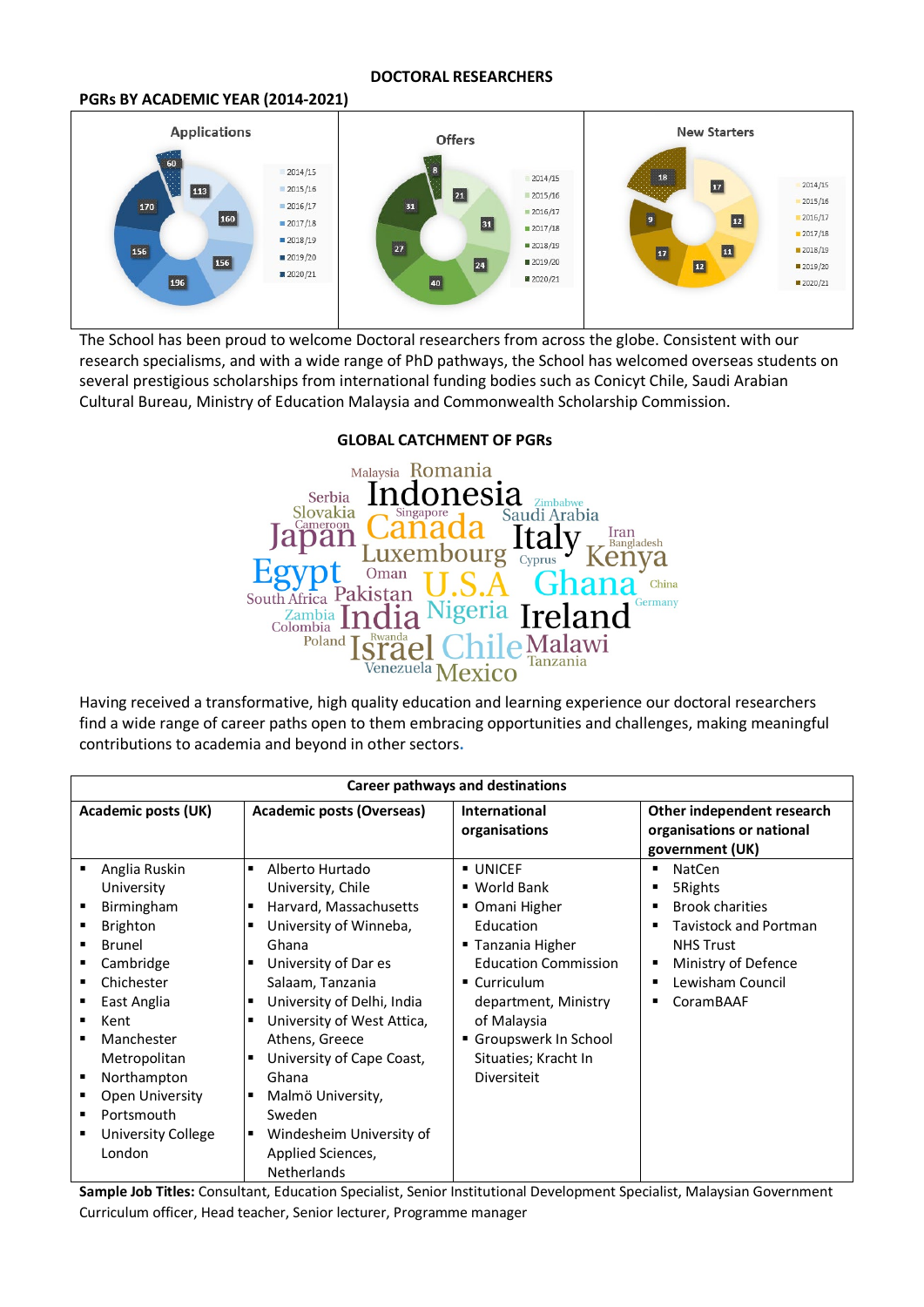#### **Our research outreach in the wider community**

This visual representation gives an overview of our research outreach in the wider community locally, nationally and internationally.



*Source: Based on Knowledge Exchange activity reports, 2016-2020; Impact (quick boost) reports, 2018-2020; Research Centre reports, 2019-2020*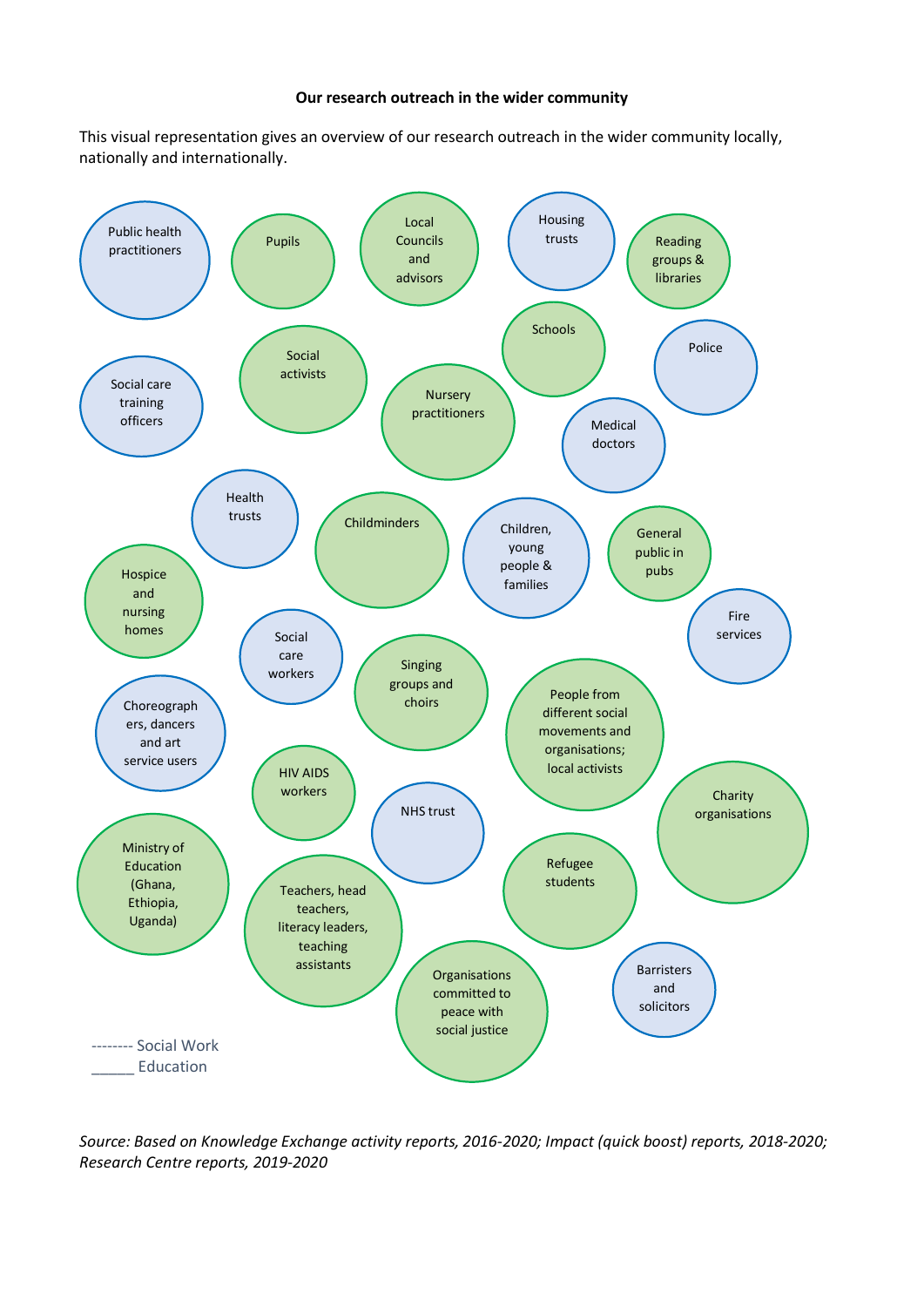#### **EXTERNAL CONSULTANCY AND BUSINESS ENGAGEMENT**

Our academic staff is actively undertaking consultancy work applying existing knowledge to address or resolve client needs by offering specialist advice, carrying out various forms of data analysis or advising on research theories and methodologies. We ensure that the work is time-bound and task-based and that the University is represented by individuals, not individuals that engage in consultancy.

In the last five years, we have engaged in various consultancy projects with a wide range of clients. Some of our consultancy has allowed us to generate long term research collaborations and promote enterprise and innovation.



**Source: Based on School Activity reports, 2013 to 2020**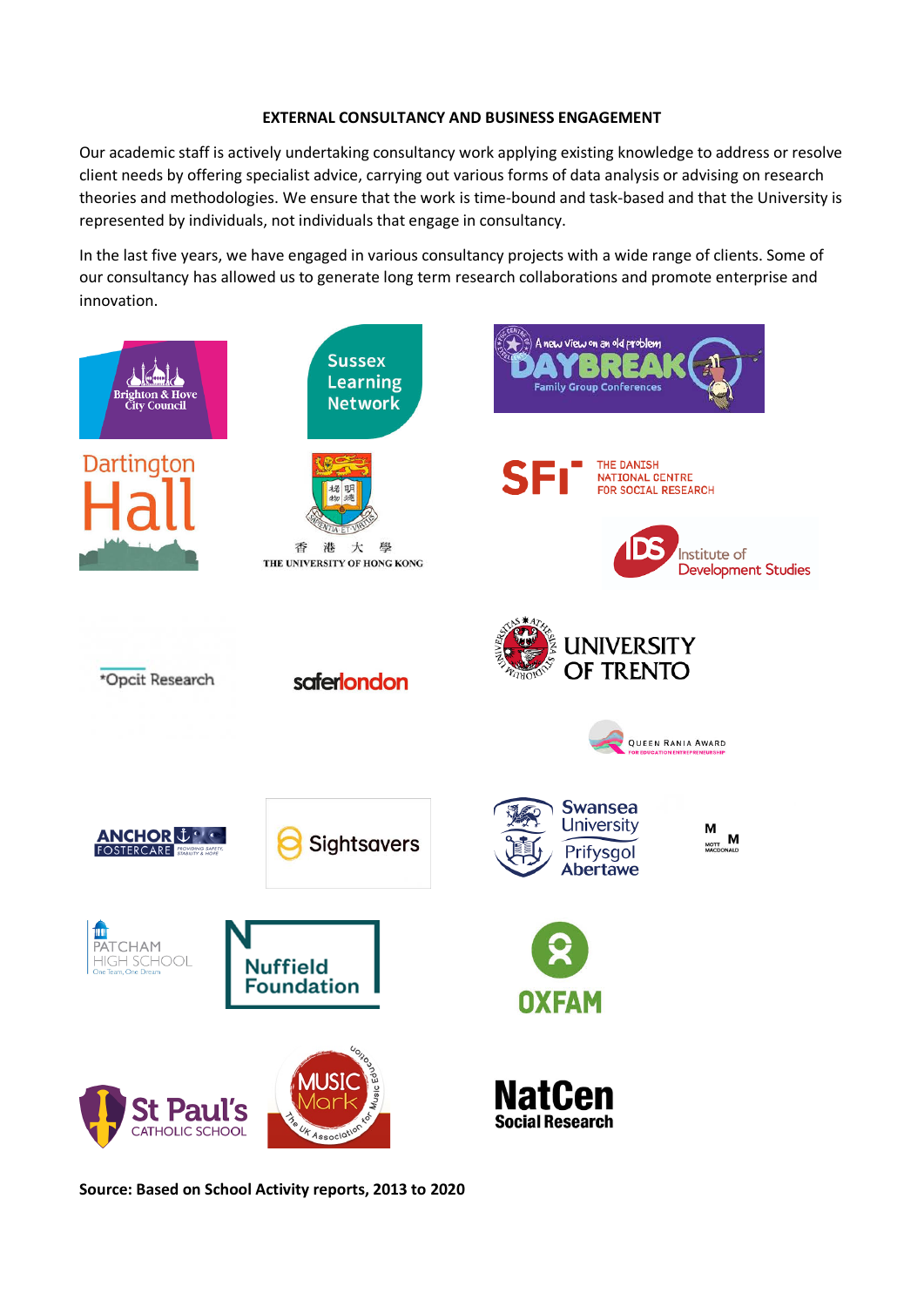## **OUR POSITIVE PROFESSIONAL RELATIONSHIP WITH EXTERNAL INSTITUTIONS**

Our international research profile and reputation is enhanced further by inviting visitors to Sussex from academic institutions globally. Some of these visits have led to development of collaborative research projects and other research activities, while others have helped forge positive professional relationships and links with individuals and departments across various disciplines such as anthropology, philosophy, social and behavioural science, sociology and women studies.



| Argentina | Department of Gender and Public Policies, FLACSO<br>$\bullet$                                                                                   |
|-----------|-------------------------------------------------------------------------------------------------------------------------------------------------|
|           | Department of Curriculum and Didactics, National University of Rosario<br>$\bullet$                                                             |
| Australia | Department of Social Work, The University of Newcastle<br>$\bullet$                                                                             |
|           | Department of Sociology, University of Melbourne<br>$\bullet$                                                                                   |
|           | School of Education, Faculty of Arts and Education, Deakin University<br>$\bullet$                                                              |
| Canada    | Department of International Development and Global Studies, University of Ottawa<br>$\bullet$                                                   |
| Chile     | Institute of Education, University of Chile<br>$\bullet$                                                                                        |
|           | Department of Education, Center for Research in Inclusive Education, Pontificia Universidad, Católica de<br>$\bullet$<br>Valparaiso             |
|           | Department of Education, Center for the Study of Policies and Practices in Education, Pontificia Universidad<br>$\bullet$<br>Católica de Chile. |
| China     | Department of Education, Guangdong University of Technology<br>$\bullet$                                                                        |
| Colombia  | Department of Education, Universidad de los Andes<br>$\bullet$                                                                                  |
| Denmark   | Department of Education Studies, Aarhus University<br>$\bullet$                                                                                 |
|           | Department of Education, Aarhus University<br>$\bullet$                                                                                         |
| Finland   | Department of Anthropology, Global Studies, University of Helsinki<br>$\bullet$                                                                 |
|           | Department of New Social Research, Tampere University<br>٠                                                                                      |
|           | Department of Education, University of Jyväskylä<br>$\bullet$                                                                                   |
| France    | Department of Sociology, University of Lille<br>$\bullet$                                                                                       |
| Germany   | Department of Ethnography, Flensburg University<br>$\bullet$                                                                                    |
| Ghana     | Department of Science Education, University of Cape Coast<br>$\bullet$                                                                          |
| Hong Kong | Department of Social Work, University of Hong Kong<br>$\bullet$                                                                                 |
| India     | Department of Elementary Education, Miranda House, Delhi University<br>$\bullet$                                                                |
|           | Centre for English Language Education, Ambedkar University, Delhi<br>$\bullet$                                                                  |
|           | Tata Institute of Social Sciences, Mumbai<br>$\bullet$                                                                                          |
| Ireland   | Department of Social Studies, Trinity College, Dublin<br>$\bullet$                                                                              |
| Israel    | Department of Social Work, School Of Social Work, Bar-Ilan University<br>$\bullet$                                                              |
| Italy     | Department of Philosophy, Sociology, Pedagogy and Applied Psychology, University of Padova<br>٠                                                 |